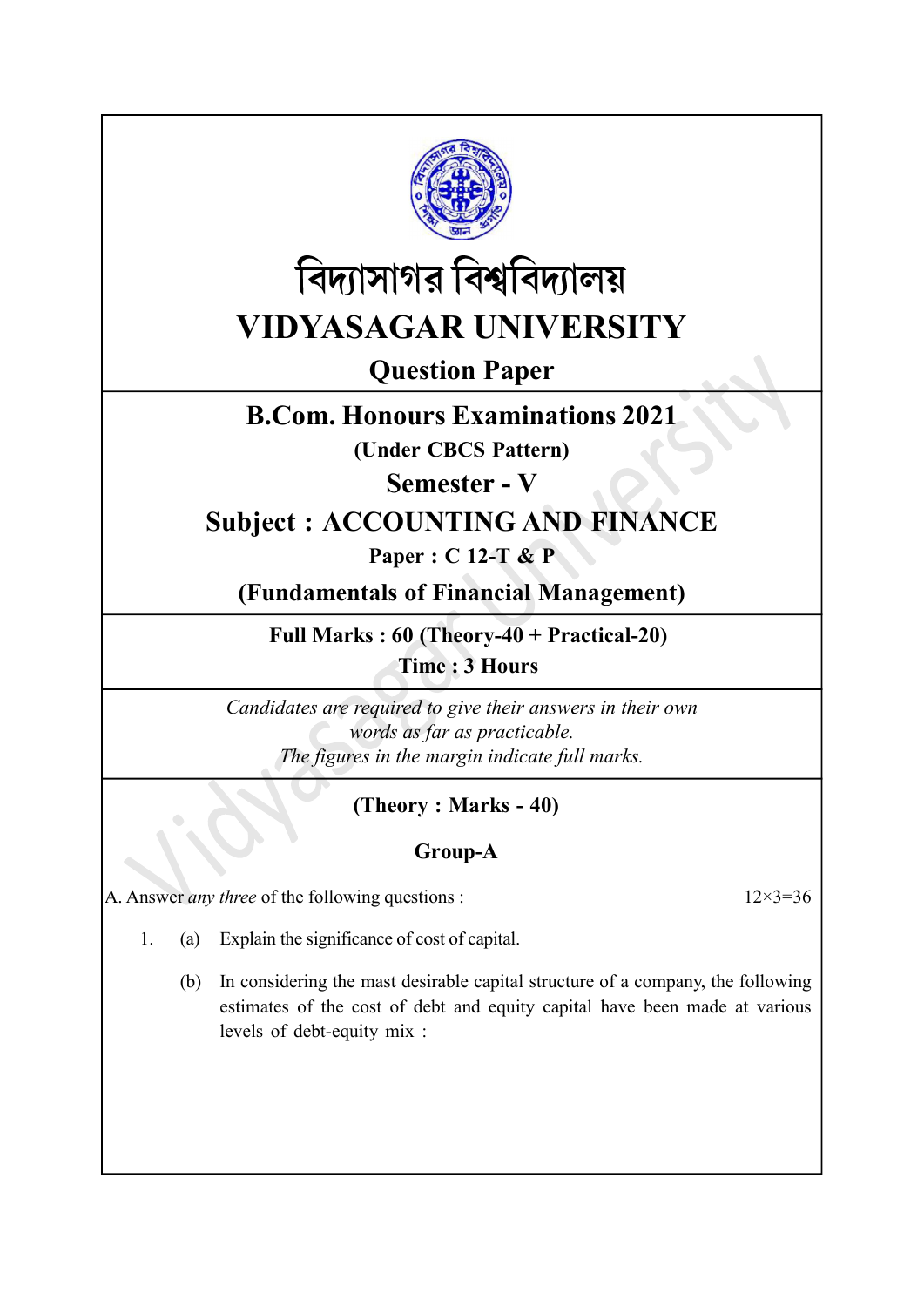| Debt as percentage           | $cost of debt(\%)$ | cost of equity |
|------------------------------|--------------------|----------------|
| of total capital<br>employed | (After tax)        | $(\%)$         |
| $\boldsymbol{0}$             | 5.0                | 12.0           |
| 10                           | 5.0                | 12.0           |
| 20                           | 5.0                | 12.5           |
| 30                           | 5.5                | 13.0           |
| 40                           | 6.0                | 14.0           |
| 50                           | 6.5                | 16.0           |
| 60                           | 7.0                | 20.0           |

You are required to determine the optimal debt-equity mix for the company by using overall cost of capital.

- 2. Critically discuss the scope and nature of Financial Management. 12
- 3. What do you mean by capital structure? Critically discuss the determinants of capital structure. 4+8
- 4. (a) What do you mean by Compounding and Discounting.

(b) A man wants to buy a house for Rs. 40,00,000 after 6 years from now. How much money is he required to invest per month at 9% compounded rate of interest to accumulate his required fund at the end of 6th year? 6+6

5. Relevant information about three companies are given below :

|                                         | ABC Ltd   | <b>BBC</b> Ltd | CAB Ltd   |
|-----------------------------------------|-----------|----------------|-----------|
| Annual Production (units)<br>(capacity) | 100,000   | 150,000        | 250,000   |
| Capacity utilisation                    | 75%       | 75%            | 75%       |
| Unit Selling Price (Rs.)                | 80        | 100            | 100       |
| Unit Variable Cost (Rs.)                | 30        | 30             | 40        |
| Fixed Cost p.a. (Rs.)                   | 400,000   | 600,000        | 10,00,000 |
| Equity Share Capital (Rs.1000)          | 10,00,000 | 14,00,000      | 20,00,000 |
| 10% Preference Share Capital (Rs.)      |           | 1,00,000       | 2,00,000  |
| 12% Debentures (Rs)                     | 2,00,000  | 4,00,000       | 6,00,000  |

Calculate operating, financial and combined leverage and EPS of these three companies and comment. 12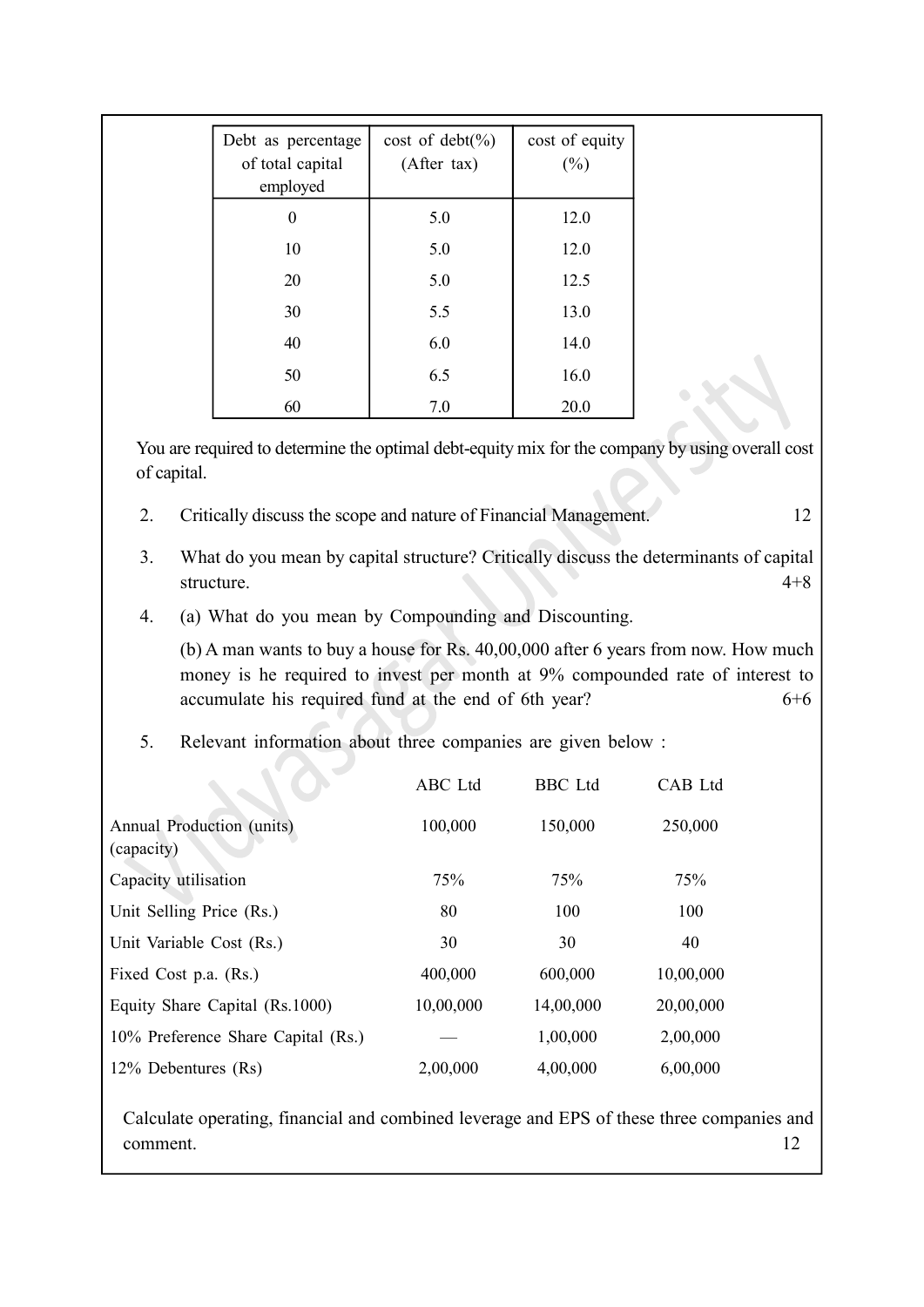| 6.                                                          |                                | capital requirements.                              |                | From the following information, prepare a statement showing the estimated working   |  |  |
|-------------------------------------------------------------|--------------------------------|----------------------------------------------------|----------------|-------------------------------------------------------------------------------------|--|--|
| (i)                                                         |                                | Projected Annual Sales                             | 36,000 units   |                                                                                     |  |  |
| (ii)                                                        |                                | Analysis of slaes :                                | Rs.            |                                                                                     |  |  |
|                                                             |                                | <b>Raw Materials</b>                               | 6 per unit     |                                                                                     |  |  |
|                                                             | Labour                         |                                                    | 4 per unit     |                                                                                     |  |  |
|                                                             | Overhead                       |                                                    | 3 per unit     |                                                                                     |  |  |
|                                                             | Profit                         |                                                    | 2 per unit     |                                                                                     |  |  |
|                                                             |                                | <b>Selling Price</b>                               | 15 per unit    |                                                                                     |  |  |
| (iii)                                                       |                                | Additional information:                            |                |                                                                                     |  |  |
|                                                             | (a)                            | Raw materials in stock                             |                | 1 month                                                                             |  |  |
|                                                             | (b)                            | Production process                                 |                | 2 months                                                                            |  |  |
|                                                             | (c)                            | Finished goods in stone                            |                | 3 months                                                                            |  |  |
|                                                             | (d)                            | Credit allowed to debtors 4 months                 |                |                                                                                     |  |  |
|                                                             | (e)                            | Credit allowed by suppliers                        |                | 2 months                                                                            |  |  |
|                                                             | (f)                            |                                                    |                | Monthly wages and expenses are paid twice on 1st and 16th of each month.            |  |  |
|                                                             | (g)                            | similarly.                                         |                | Production is carried on evenly during the year and expenses and wages accrue<br>12 |  |  |
|                                                             |                                |                                                    | <b>Group-B</b> |                                                                                     |  |  |
|                                                             |                                | Answer <i>any two</i> of the following questions : |                | $2 \times 2 = 4$                                                                    |  |  |
| 7.                                                          |                                | What is specific cost of capital?                  |                |                                                                                     |  |  |
| 8.                                                          | What is working capital cycle? |                                                    |                |                                                                                     |  |  |
| 9.                                                          | What is trading on equity?     |                                                    |                |                                                                                     |  |  |
| 10.<br>Write four assumption & of Walter Model of Dividend. |                                |                                                    |                |                                                                                     |  |  |